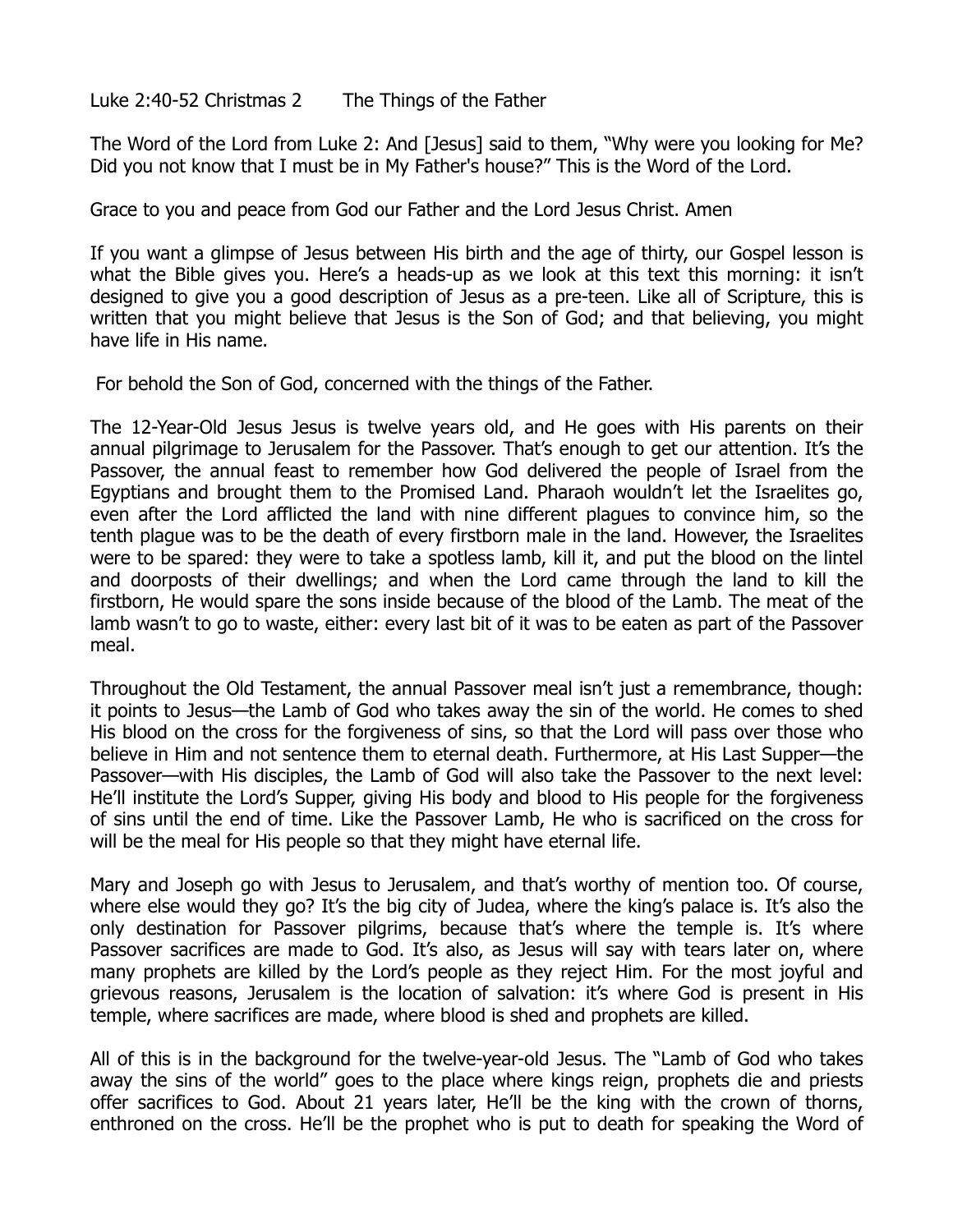God. He'll be the priest who offers the sacrifice for sin, and He'll be the Lamb who is sacrificed for sin. All of this history and liturgy of Jerusalem and Passover point to Jesus, swirl around Him, as He goes to Jerusalem as a twelve-year-old.

We hear nothing about the feast itself, just the return trip. Mary and Joseph travel a day's journey back home before they realize that Jesus isn't with them. Though it sounds like a terrible case of neglect, it's really not: like the covered wagon trains of American history, pilgrims found strength in numbers. They would travel in large caravans to assist one another in case of illness or attack from robbers. It wouldn't look like an organized unit marching in formation, but a mass of humanity shifting down the road. Men could walk with men, women with women and kids run circles around the rest. So it appears here, and it's only in the evening as the families regroup that Mary and Joseph discover Jesus isn't there. They hustle back to Jerusalem, and one wonders what they're thinking: even when the bloodthirsty Herod the Great was out to kill Jesus, the Lord used Mary and Joseph to keep Jesus safe. Now, on a benign pilgrimage to Jerusalem and back, they've lost the Son of God.

They won't find Jesus for three days. (Hmmm…Jesus goes to Jerusalem and is lost for three days.) They finally find Him where they should have looked in the first place: He's in the temple. He's not just in the temple, but He's sitting among the teachers. He's more than just an onlooker or a student. He's listening to them, asking them questions and giving them answers. The teachers at the temple are not going to be from the lower half of the graduating class—these will be among the most knowledgeable of the land. They listen to Jesus and they're amazed at His answers. The twelve-year-old Jesus is teaching them. What does He say? We don't have the transcript, but I'll offer this: there's no doubt at all that Jesus is rightly dividing the Word of truth, that He's properly distinguishing Law and Gospel. I'm willing to guess that the teachers at the temple are in full agreement with the Pharisees and chief priests, who teach that people earn their salvation by doing good works and living holy lives. Can you imagine their amazement as this twelve-year-old—from Nazareth, no less! —keeps refuting their theology and pointing them back to the Gospel with His questions?

That's where Mary and Joseph find Jesus. They're astonished, too—and doubtless both relieved and upset as parents will be when a lost child is found. Mary says, "Son, why have You treated us so? Behold, Your father and I have been searching for You in great distress." That, to me, seems a reasonable complaint from the lips of Mary. If that is the case for you, it only shows how much you and I need to pay attention to the Word of God, especially Jesus' answer here. He says to them: "Why were you looking for Me? Did you not know that I must be in My Father's house?"

We need to clarify a couple of things: Jesus isn't chiding them for looking for Him—He's not a petulant adolescent saying, "I can take care of Myself," even though that would never be more true than for Him. He's asking why did it take them three days of seeking Him where He wasn't, when they should have known where He was from the very start?

The other part to explore is the payoff pitch of this text, where Jesus says, "I must be in My Father's house." Some translations say, "I must be about My Father's business," which isn't that different since businesses were conducted out of homes. However, a more literal translation is, "I must be about the things of My Father." The "must" there is important: Jesus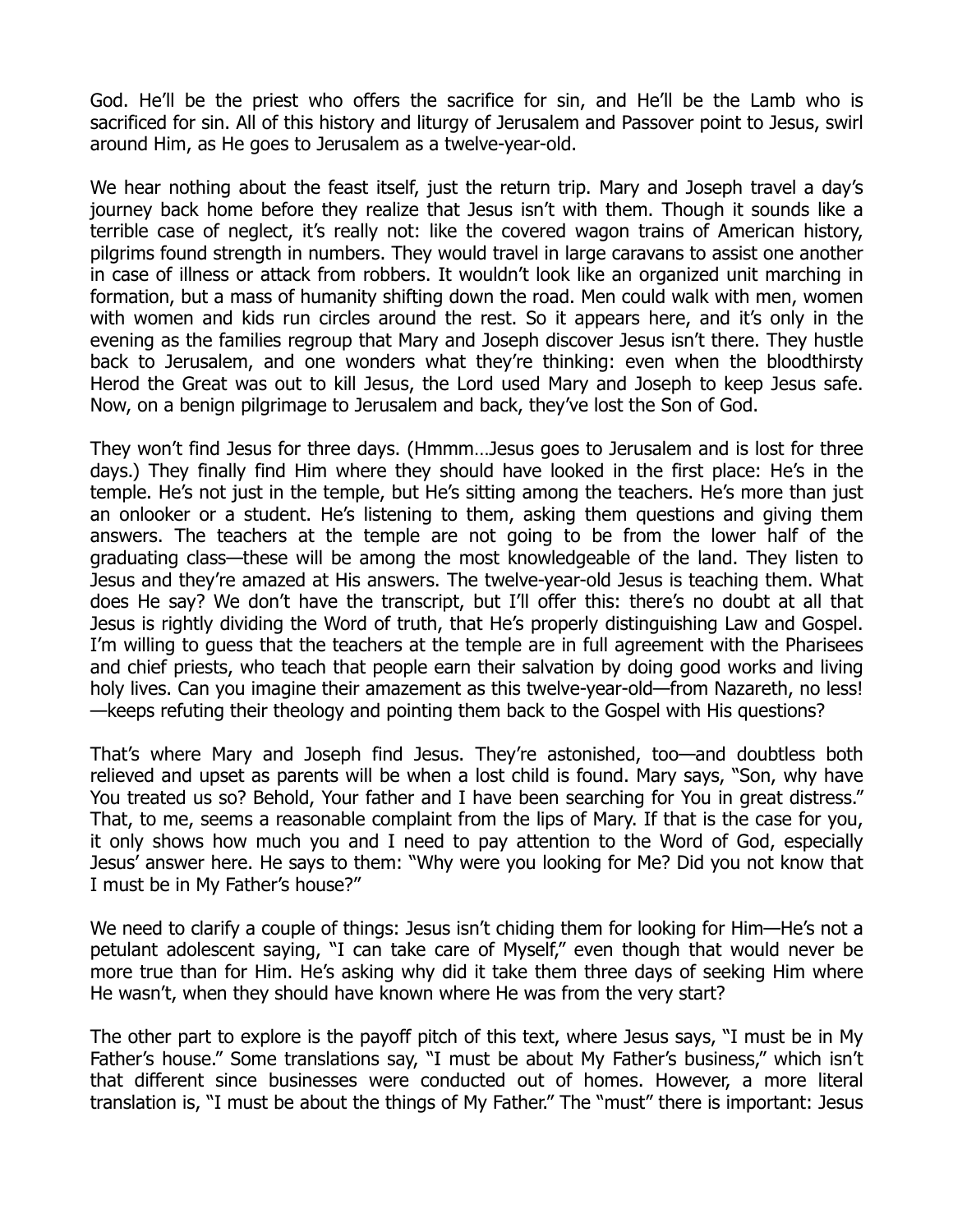is saying that it's divinely necessary for Him to be there, that He is doing God's will by this stay at the temple. It's part of God's plan for the salvation of the world.

So are Jesus' words, "My Father." Mary's just said, "Your father and I have been searching." When Jesus responds, He reminds us of the Incarnation, lest we forget the miracle of Christmas: He reminds us that, while Mary is His mother, Joseph is not His father. He is in His Father's house when He is in the temple of Yahweh, for He is the Son of God from eternity. As He speaks to teach the teachers, He is speaking to them the Word of God. He's speaking to them His own Holy Word. That's what He must do, because He has come to be about the things of His Father.

We see all this with blessed hindsight, enlightened by God-given faith. Mary and Joseph don't understand. But note that, even while Mary doesn't understand, she doesn't reject it either. She treasures up all these things in her heart. She doesn't make understanding a condition for faith: even though she doesn't understand what Jesus is up to, she still believes.

With that, the story of the boy Jesus in the temple comes to an end. He goes back to Nazareth, a perfect and submissive child to Mary and Joseph, increasing in wisdom and stature, in favor with God and man. We won't hear anything more in the Gospels until the 30 year-old Jesus arrives at the Jordan for His baptism…when John the Baptist points and declares, "Look! The Lamb of God who takes away the sins of the world!" Then, the things of His Father begin in earnest.

## Lessons to Be Learned

As I mentioned before, this is not just a cute story of when Jesus was a boy. This is written so that you might believe in Him.

There is a mystery to be pondered here, just like at the manger in Bethlehem. This is the mystery of the Incarnation, where the all-knowing, all-powerful, eternal Son of God is become flesh— namely, a 12-year-old boy who's growing up, needs to learn everything and can't see into the future. So what does Jesus know, and when does He know it? When Jesus says it's necessary to be about His Father's things, does He know all about the cross already or does He just know He's en route to something? We don't know. We can't know, and so we don't try to answer. This is a mystery to be believed, not a puzzle to be solved. This collision of all-knowing God as a twelve-year-old is worthy of meditation, but not so that we can explain Jesus or—worse—explain Him away. Rather, we rejoice in Jesus and who He is, even though we do not understand Him. That is what faith does.

Our Gospel lesson begins a pattern that will follow Jesus throughout the Gospels: namely, His not being understood. His parents do not understand, and the teachers are simply amazed. Grown up, Jesus will go back to Nazareth and declare to them that the long-awaited Messiah has come, and that He is the One; but not understanding, they will try to throw Him off a cliff. He will speak in parables, in simple stories where we quickly nod our heads and add our amens, but His hearers will not understand. Again and again, His disciples will not understand what He is teaching, and He will have to explain it to them. In fact, fast-forward to the end of the Gospel of Luke, in chapter 24 where He joins the two disciples on the road to Emmaus. He has just been crucified and raised back to life—the victory is won and